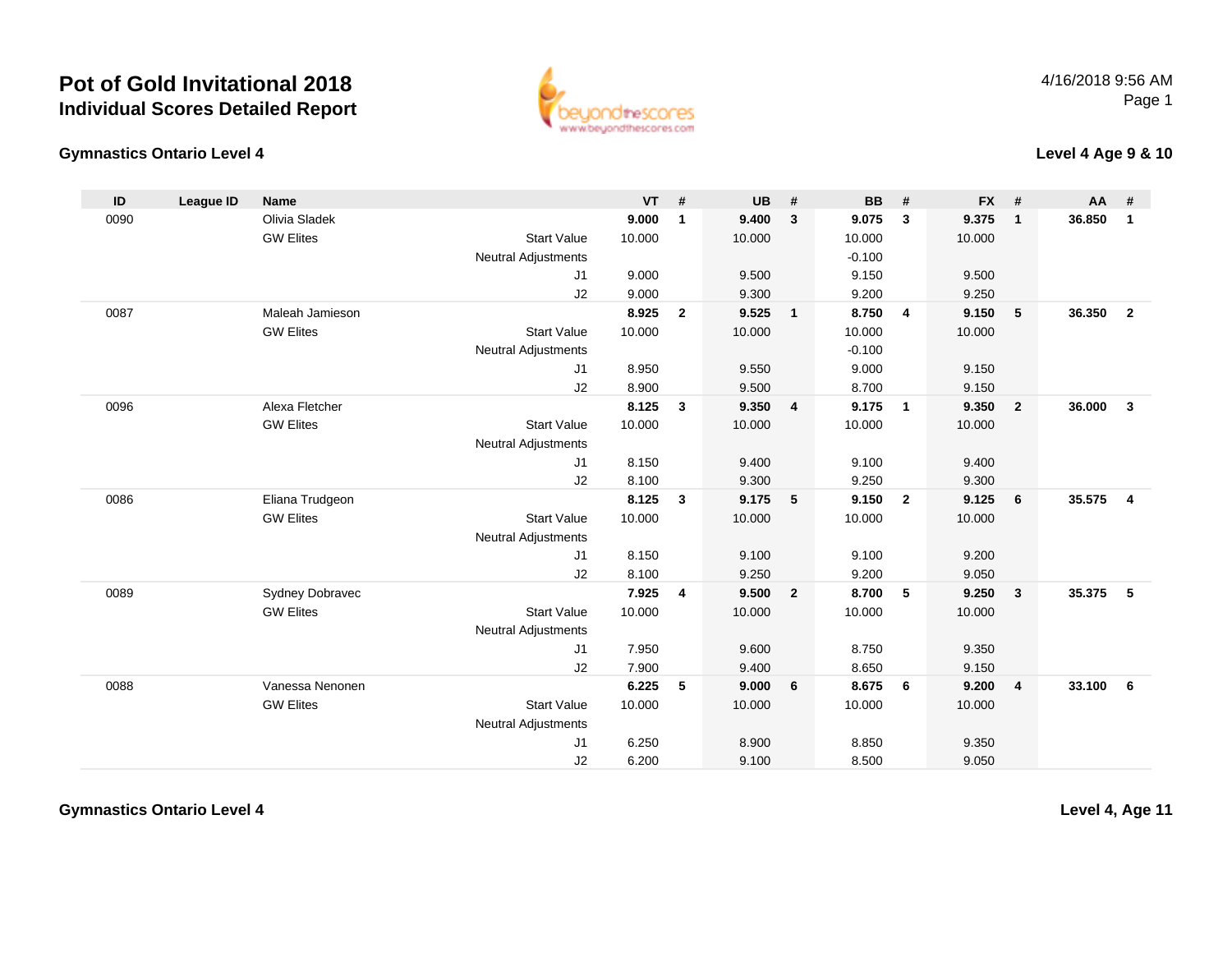

| ID   | League ID | Name                   |                            | <b>VT</b> | #              | <b>UB</b> | #              | <b>BB</b> | #              | <b>FX</b> | #                       | AA     | #                       |
|------|-----------|------------------------|----------------------------|-----------|----------------|-----------|----------------|-----------|----------------|-----------|-------------------------|--------|-------------------------|
| 0091 |           | Jaelyn Clifford        |                            | 9.150     | 1              | 9.325     | -1             | 9.050     | 1              | 9.100     | $\mathbf{3}$            | 36.625 | $\mathbf{1}$            |
|      |           | <b>GW Elites</b>       | <b>Start Value</b>         | 10.000    |                | 10.000    |                | 10.000    |                | 10.000    |                         |        |                         |
|      |           |                        | Neutral Adjustments        |           |                |           |                |           |                |           |                         |        |                         |
|      |           |                        | J1                         | 9.100     |                | 9.450     |                | 8.900     |                | 9.000     |                         |        |                         |
|      |           |                        | J2                         | 9.200     |                | 9.200     |                | 9.200     |                | 9.200     |                         |        |                         |
| 0092 |           | Lauren Krause          |                            | 9.025     | $\overline{2}$ | 8.700     | 3              | 8.550     | $\overline{2}$ | 8.850     | $\overline{4}$          | 35.125 | $\overline{\mathbf{2}}$ |
|      |           | <b>GW Elites</b>       | <b>Start Value</b>         | 10.000    |                | 10.000    |                | 10.000    |                | 10.000    |                         |        |                         |
|      |           |                        | Neutral Adjustments        |           |                |           |                | $-0.100$  |                |           |                         |        |                         |
|      |           |                        | J1                         | 8.900     |                | 8.800     |                | 8.600     |                | 8.700     |                         |        |                         |
|      |           |                        | J2                         | 9.150     |                | 8.600     |                | 8.700     |                | 9.000     |                         |        |                         |
| 0134 |           | Rowan Douglas          |                            | 8.625     | 3              | 8.700     | 3              | 8.500     | 3              | 9.250     | $\overline{\mathbf{2}}$ | 35.075 | $\overline{\mathbf{3}}$ |
|      |           | Dancemakers Gymnastics | <b>Start Value</b>         | 10.000    |                | 10.000    |                | 10.000    |                | 10.000    |                         |        |                         |
|      |           |                        | <b>Neutral Adjustments</b> |           |                |           |                |           |                |           |                         |        |                         |
|      |           |                        | J1                         | 8.600     |                | 8.700     |                | 8.500     |                | 9.400     |                         |        |                         |
|      |           |                        | J2                         | 8.650     |                | 8.700     |                | 8.500     |                | 9.100     |                         |        |                         |
| 0133 |           | Emma Molinski          |                            | 8.525     | 4              | 8.825     | $\overline{2}$ | 8.000     | 4              | 9.275     | $\overline{\mathbf{1}}$ | 34.625 | 4                       |
|      |           | Dancemakers Gymnastics | <b>Start Value</b>         | 10.000    |                | 10.000    |                | 10.000    |                | 10.000    |                         |        |                         |
|      |           |                        | <b>Neutral Adjustments</b> |           |                |           |                | $-0.100$  |                |           |                         |        |                         |
|      |           |                        | J1                         | 8.550     |                | 8.850     |                | 8.100     |                | 9.150     |                         |        |                         |
|      |           |                        | J2                         | 8.500     |                | 8.800     |                | 8.100     |                | 9.400     |                         |        |                         |

#### **Gymnastics Ontario Level 4**

**Level 4, Age 12**

| ID   | League ID | <b>Name</b>                          |                            | $VT$ # |                         | <b>UB</b> | #                       | <b>BB</b> | #                       | <b>FX</b> | #            | $AA$ # |              |
|------|-----------|--------------------------------------|----------------------------|--------|-------------------------|-----------|-------------------------|-----------|-------------------------|-----------|--------------|--------|--------------|
| 0154 |           | Isabella Guzman                      |                            | 8.750  | $\overline{2}$          | 9.475     | -1                      | 9.550     | -1                      | 9.300     | $\mathbf{2}$ | 37.075 |              |
|      |           | <b>GW Elites</b>                     | <b>Start Value</b>         | 10.000 |                         | 10.000    |                         | 10.000    |                         | 10.000    |              |        |              |
|      |           |                                      | <b>Neutral Adjustments</b> |        |                         |           |                         | $-0.100$  |                         |           |              |        |              |
|      |           |                                      | J <sub>1</sub>             | 8.750  |                         | 9.500     |                         | 9.600     |                         | 9.300     |              |        |              |
|      |           |                                      | J2                         | 8.750  |                         | 9.450     |                         | 9.700     |                         | 9.300     |              |        |              |
| 0006 |           | <b>Welcome Gilbert</b>               |                            | 8.750  | $\overline{\mathbf{2}}$ | 8.675     | - 5                     | 9.250     | $\overline{\mathbf{2}}$ | 9.550     | -1           | 36.225 | $\mathbf{2}$ |
|      |           | <b>Woolwich Cardinals Gymnastics</b> | <b>Start Value</b>         | 10.000 |                         | 10.000    |                         | 10.000    |                         | 10.000    |              |        |              |
|      |           |                                      | <b>Neutral Adjustments</b> |        |                         |           |                         |           |                         |           |              |        |              |
|      |           |                                      | J <sub>1</sub>             | 8.700  |                         | 8.700     |                         | 9.200     |                         | 9.650     |              |        |              |
|      |           |                                      | J2                         | 8.800  |                         | 8.650     |                         | 9.300     |                         | 9.450     |              |        |              |
| 0007 |           | Jordyn Kelly                         |                            | 8.750  | $\overline{\mathbf{2}}$ | 9.325     | $\overline{\mathbf{2}}$ | 8.675     | -5                      | 9.100     | 5            | 35.850 | 3            |
|      |           | <b>Woolwich Cardinals Gymnastics</b> | <b>Start Value</b>         | 10.000 |                         | 10.000    |                         | 10.000    |                         | 10.000    |              |        |              |
|      |           |                                      | <b>Neutral Adjustments</b> |        |                         |           |                         |           |                         |           |              |        |              |
|      |           |                                      | J1                         | 8.750  |                         | 9.450     |                         | 8.550     |                         | 9.150     |              |        |              |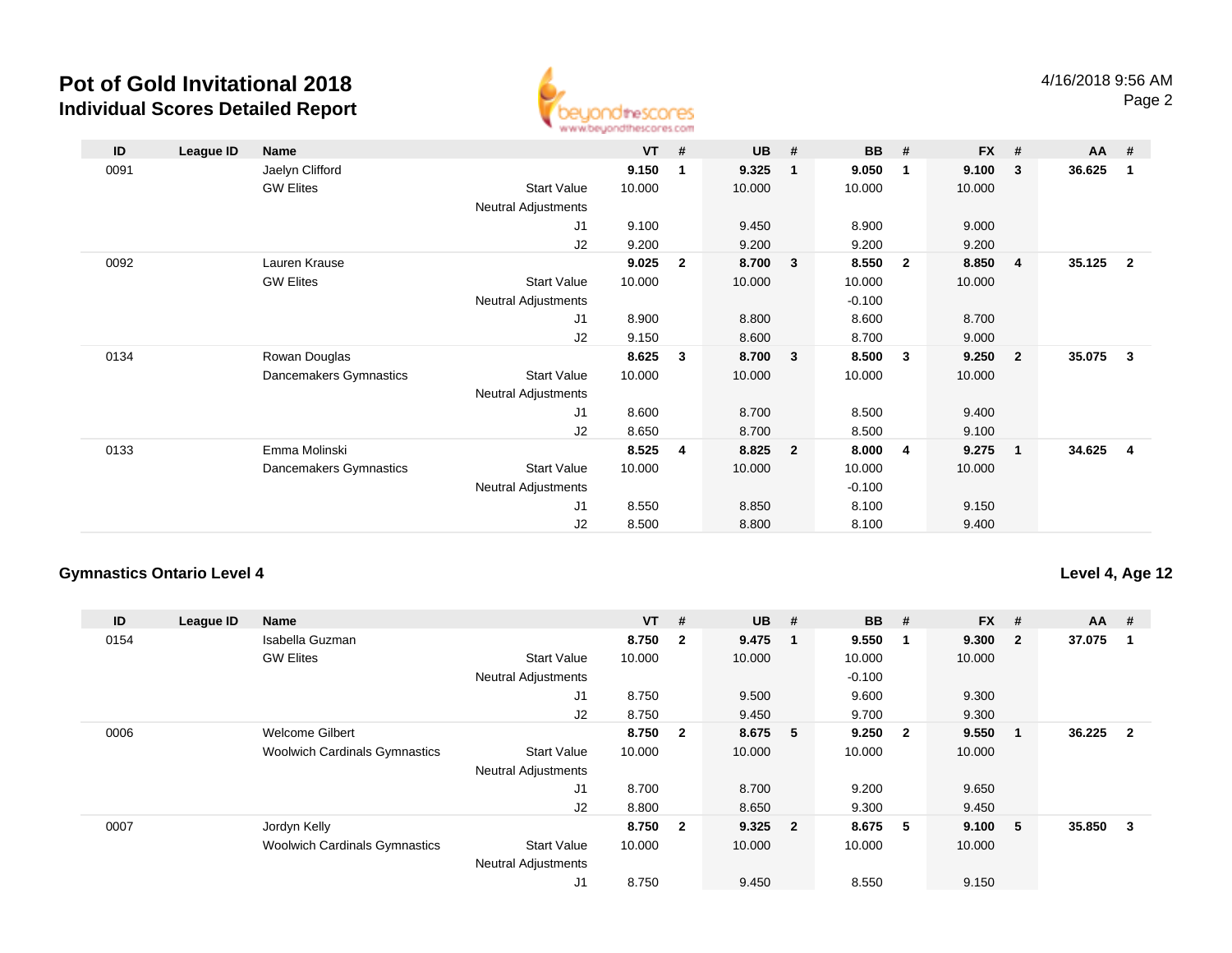

|      | J2                                                    | 8.750  |   | 9.200  |                         | 8.800    |                         | 9.050  |                         |        |                         |
|------|-------------------------------------------------------|--------|---|--------|-------------------------|----------|-------------------------|--------|-------------------------|--------|-------------------------|
| 0075 |                                                       | 8.550  | 4 | 9.125  | $\overline{\mathbf{3}}$ | 8.900    | $\overline{4}$          | 9.225  | $\overline{\mathbf{3}}$ | 35.800 | $\overline{\mathbf{4}}$ |
|      | Melina Courtney                                       |        |   |        |                         |          |                         |        |                         |        |                         |
|      | Hanover Aerials Gymnastics Club<br>Start Value        | 10.000 |   | 10.000 |                         | 10.000   |                         | 10.000 |                         |        |                         |
|      | <b>Neutral Adjustments</b>                            |        |   |        |                         |          |                         |        |                         |        |                         |
|      | J1                                                    | 8.500  |   | 9.100  |                         | 8.800    |                         | 9.100  |                         |        |                         |
|      | J2                                                    | 8.600  |   | 9.150  |                         | 9.000    |                         | 9.350  |                         |        |                         |
| 0107 | Macy Saker                                            | 8.725  | 3 | 9.050  | $\overline{\mathbf{4}}$ | 8.950    | $\overline{\mathbf{3}}$ | 8.225  | -7                      | 34.950 | -5                      |
|      | Dancemakers Gymnastics<br><b>Start Value</b>          | 10.000 |   | 10.000 |                         | 10.000   |                         | 10.000 |                         |        |                         |
|      | <b>Neutral Adjustments</b>                            |        |   |        |                         |          |                         |        |                         |        |                         |
|      | J <sub>1</sub>                                        | 8.850  |   | 9.100  |                         | 8.900    |                         | 8.150  |                         |        |                         |
|      | J2                                                    | 8.600  |   | 9.000  |                         | 9.000    |                         | 8.300  |                         |        |                         |
| 0044 | Addison Wilken                                        | 8.475  | 5 | 8.075  | 6                       | 8.350    | $\overline{7}$          | 9.175  | $\overline{4}$          | 34.075 | - 6                     |
|      | <b>Start Value</b><br>Kincardine Klassics             | 10.000 |   | 10.000 |                         | 10.000   |                         | 10.000 |                         |        |                         |
|      | <b>Neutral Adjustments</b>                            |        |   |        |                         | $-0.100$ |                         |        |                         |        |                         |
|      | J1                                                    | 8.450  |   | 8.100  |                         | 8.400    |                         | 9.100  |                         |        |                         |
|      | J2                                                    | 8.500  |   | 8.050  |                         | 8.500    |                         | 9.250  |                         |        |                         |
| 0074 | Elizabeth Wilson                                      | 8.800  | 1 | 7.550  | $\overline{7}$          | 8.550    | - 6                     | 8.875  | - 6                     | 33.775 | -7                      |
|      | Hanover Aerials Gymnastics Club<br><b>Start Value</b> | 10.000 |   | 10.000 |                         | 10.000   |                         | 10.000 |                         |        |                         |
|      | <b>Neutral Adjustments</b>                            |        |   |        |                         |          |                         |        |                         |        |                         |
|      | J1                                                    | 8.800  |   | 7.600  |                         | 8.600    |                         | 8.950  |                         |        |                         |
|      | J2                                                    | 8.800  |   | 7.500  |                         | 8.500    |                         | 8.800  |                         |        |                         |
|      |                                                       |        |   |        |                         |          |                         |        |                         |        |                         |

#### **Gymnastics Ontario Level 4**

**Level 4, Age 13**

| ID   | League ID | <b>Name</b>            |                            | <b>VT</b> | # | <b>UB</b> | #                       | <b>BB</b> | #                       | <b>FX</b> | #              | $AA$ # |                |
|------|-----------|------------------------|----------------------------|-----------|---|-----------|-------------------------|-----------|-------------------------|-----------|----------------|--------|----------------|
| 0094 |           | Mia Koto               |                            | 9.225     |   | 9.675     | $\blacksquare$          | 9.500     | -1                      | 9.550     | -1             | 37.950 | -1             |
|      |           | <b>GW Elites</b>       | <b>Start Value</b>         | 10.000    |   | 10.000    |                         | 10.000    |                         | 10.000    |                |        |                |
|      |           |                        | <b>Neutral Adjustments</b> |           |   |           |                         | $-0.100$  |                         |           |                |        |                |
|      |           |                        | J1                         | 9.150     |   | 9.750     |                         | 9.600     |                         | 9.500     |                |        |                |
|      |           |                        | J2                         | 9.300     |   | 9.600     |                         | 9.600     |                         | 9.600     |                |        |                |
| 0102 |           | Aislin Constantine     |                            | 8.925     | 3 | 9.600     | $\overline{\mathbf{2}}$ | 9.450     | $\overline{\mathbf{2}}$ | 9.300     | $\overline{2}$ | 37.275 | $\overline{2}$ |
|      |           | <b>GW Elites</b>       | <b>Start Value</b>         | 10.000    |   | 10.000    |                         | 10.000    |                         | 10.000    |                |        |                |
|      |           |                        | <b>Neutral Adjustments</b> |           |   |           |                         | $-0.100$  |                         |           |                |        |                |
|      |           |                        | J1                         | 8.850     |   | 9.700     |                         | 9.500     |                         | 9.300     |                |        |                |
|      |           |                        | J2                         | 9.000     |   | 9.500     |                         | 9.600     |                         | 9.300     |                |        |                |
| 0116 |           | Shae Acres             |                            | 8.875 4   |   | 8.700 4   |                         | 8.675     | - 4                     | 9.200     | $\mathbf{3}$   | 35.450 | 3              |
|      |           | Dancemakers Gymnastics | <b>Start Value</b>         | 10.000    |   | 10.000    |                         | 10.000    |                         | 10.000    |                |        |                |
|      |           |                        | <b>Neutral Adjustments</b> |           |   |           |                         |           |                         |           |                |        |                |
|      |           |                        | J1                         | 8.950     |   | 8.600     |                         | 8.650     |                         | 9.100     |                |        |                |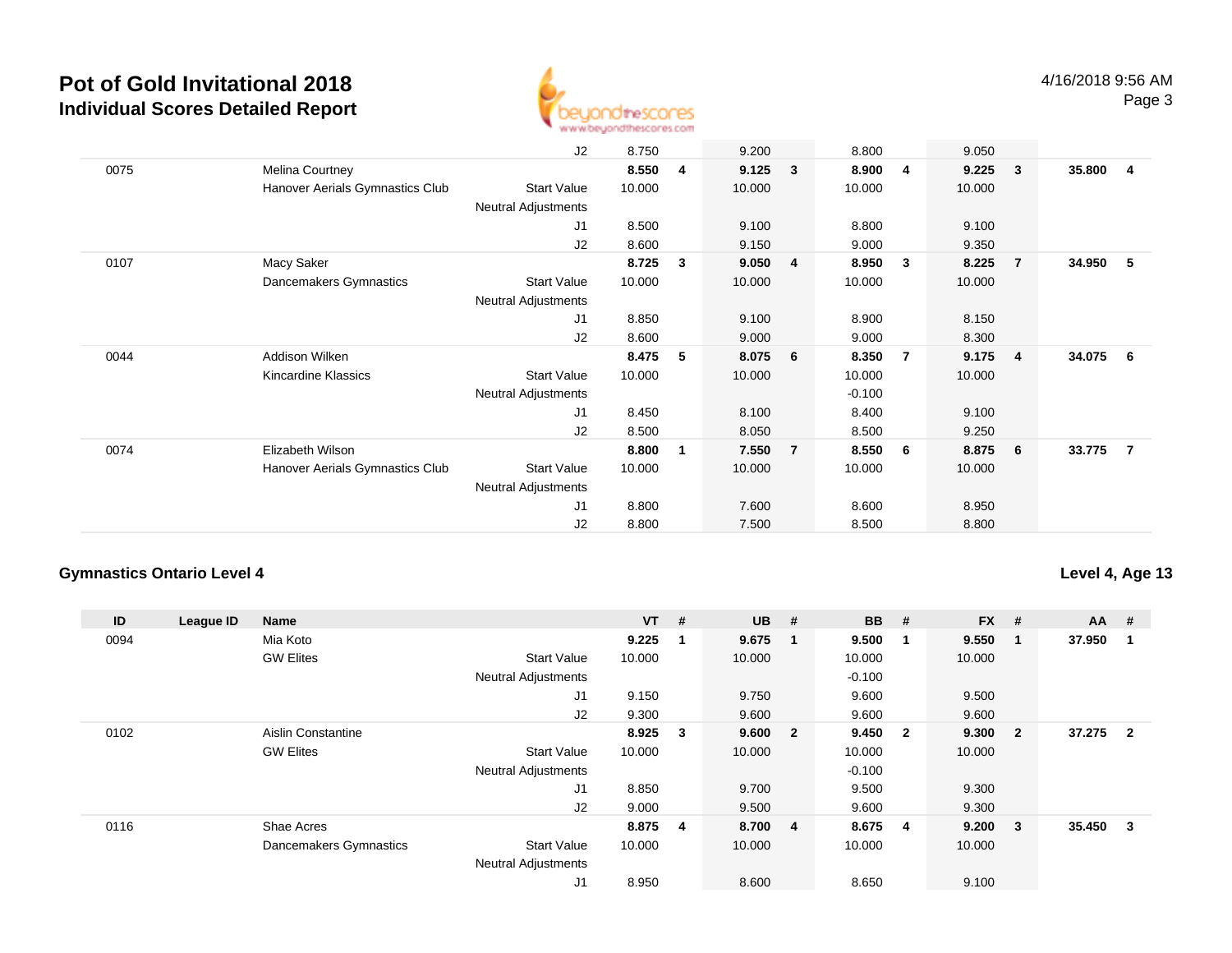

|      |                                 | J2                         | 8.800   |              | 8.800       | 8.700   | 9.300  |    |        |    |
|------|---------------------------------|----------------------------|---------|--------------|-------------|---------|--------|----|--------|----|
| 0077 | Sarah Whitehead                 |                            | 8.225 5 |              | $9.250 \t3$ | 8.950 3 | 8.875  | -4 | 35.300 | 4  |
|      | Hanover Aerials Gymnastics Club | <b>Start Value</b>         | 10.000  |              | 10.000      | 10.000  | 10.000 |    |        |    |
|      |                                 | <b>Neutral Adjustments</b> |         |              |             |         |        |    |        |    |
|      |                                 | J1                         | 8.250   |              | 9.300       | 9.100   | 8.900  |    |        |    |
|      |                                 | J2                         | 8.200   |              | 9.200       | 8.800   | 8.850  |    |        |    |
| 0135 | Payton Weppler                  |                            | 9.000   | $\mathbf{2}$ | 7.800 5     | 8.450 5 | 8.775  | -5 | 34.025 | -5 |
|      | Dancemakers Gymnastics          | <b>Start Value</b>         | 10.000  |              | 10.000      | 10.000  | 10.000 |    |        |    |
|      |                                 | <b>Neutral Adjustments</b> |         |              |             |         |        |    |        |    |
|      |                                 | J1                         | 9.000   |              | 7.900       | 8.500   | 8.650  |    |        |    |
|      |                                 | J2                         | 9.000   |              | 7.700       | 8.400   | 8.900  |    |        |    |

#### **Gymnastics Ontario Level 4**

**Level 4. Age 14**

| ID   | League ID | <b>Name</b>                     |                            | <b>VT</b> | #              | <b>UB</b> | #                       | <b>BB</b> | #              | <b>FX</b> | #              | $AA$ # |                |
|------|-----------|---------------------------------|----------------------------|-----------|----------------|-----------|-------------------------|-----------|----------------|-----------|----------------|--------|----------------|
| 0139 |           | Mia Tullio                      |                            | 8.675     | 3              | 9.375     | $\mathbf 1$             | 8.800     | $\overline{2}$ | 9.100     | $\overline{2}$ | 35.950 | 1              |
|      |           | Dancemakers Gymnastics          | <b>Start Value</b>         | 10.000    |                | 10.000    |                         | 10.000    |                | 10.000    |                |        |                |
|      |           |                                 | <b>Neutral Adjustments</b> |           |                |           |                         |           |                | $-0.100$  |                |        |                |
|      |           |                                 | J1                         | 8.650     |                | 9.350     |                         | 8.900     |                | 9.100     |                |        |                |
|      |           |                                 | J2                         | 8.700     |                | 9.400     |                         | 8.700     |                | 9.300     |                |        |                |
| 0138 |           | Kyla Craven                     |                            | 8.650     | $\overline{4}$ | 8.525     | $\overline{4}$          | 8.500     | $\overline{4}$ | 9.200     | $\mathbf{1}$   | 34.875 | $\overline{2}$ |
|      |           | Dancemakers Gymnastics          | <b>Start Value</b>         | 10.000    |                | 10.000    |                         | 10.000    |                | 10.000    |                |        |                |
|      |           |                                 | Neutral Adjustments        |           |                |           |                         |           |                |           |                |        |                |
|      |           |                                 | J <sub>1</sub>             | 8.600     |                | 8.550     |                         | 8.500     |                | 9.350     |                |        |                |
|      |           |                                 | J2                         | 8.700     |                | 8.500     |                         | 8.500     |                | 9.050     |                |        |                |
| 0136 |           | Claire Carscadden               |                            | 8.700     | $\mathbf{2}$   | 8.775     | $\overline{\mathbf{3}}$ | 8.700     | 3              | 8.625     | 3              | 34.800 | 3              |
|      |           | Dancemakers Gymnastics          | <b>Start Value</b>         | 10.000    |                | 10.000    |                         | 10.000    |                | 10.000    |                |        |                |
|      |           |                                 | <b>Neutral Adjustments</b> |           |                |           |                         | $-0.100$  |                |           |                |        |                |
|      |           |                                 | J1                         | 8.700     |                | 9.000     |                         | 8.700     |                | 8.650     |                |        |                |
|      |           |                                 | J2                         | 8.700     |                | 8.550     |                         | 8.900     |                | 8.600     |                |        |                |
| 0137 |           | Mya Lister                      |                            | 7.925     | 5              | 9.200     | $\overline{\mathbf{2}}$ | 9.025     | -1             | 8.250     | 5              | 34.400 | 4              |
|      |           | Dancemakers Gymnastics          | <b>Start Value</b>         | 10.000    |                | 10.000    |                         | 10.000    |                | 10.000    |                |        |                |
|      |           |                                 | <b>Neutral Adjustments</b> |           |                |           |                         |           |                |           |                |        |                |
|      |           |                                 | J1                         | 7.950     |                | 9.200     |                         | 9.050     |                | 8.400     |                |        |                |
|      |           |                                 | J <sub>2</sub>             | 7.900     |                | 9.200     |                         | 9.000     |                | 8.100     |                |        |                |
| 0078 |           | Alyssa Trepanier                |                            | 8.850     | 1              | 7.750     | -5                      | 7.650     | 5              | 8.500     | $\overline{4}$ | 32.750 | 5              |
|      |           | Hanover Aerials Gymnastics Club | <b>Start Value</b>         | 10.000    |                | 10.000    |                         | 10.000    |                | 10.000    |                |        |                |
|      |           |                                 | <b>Neutral Adjustments</b> |           |                |           |                         | $-0.100$  |                |           |                |        |                |
|      |           |                                 | J1                         | 8.900     |                | 7.800     |                         | 8.000     |                | 8.550     |                |        |                |